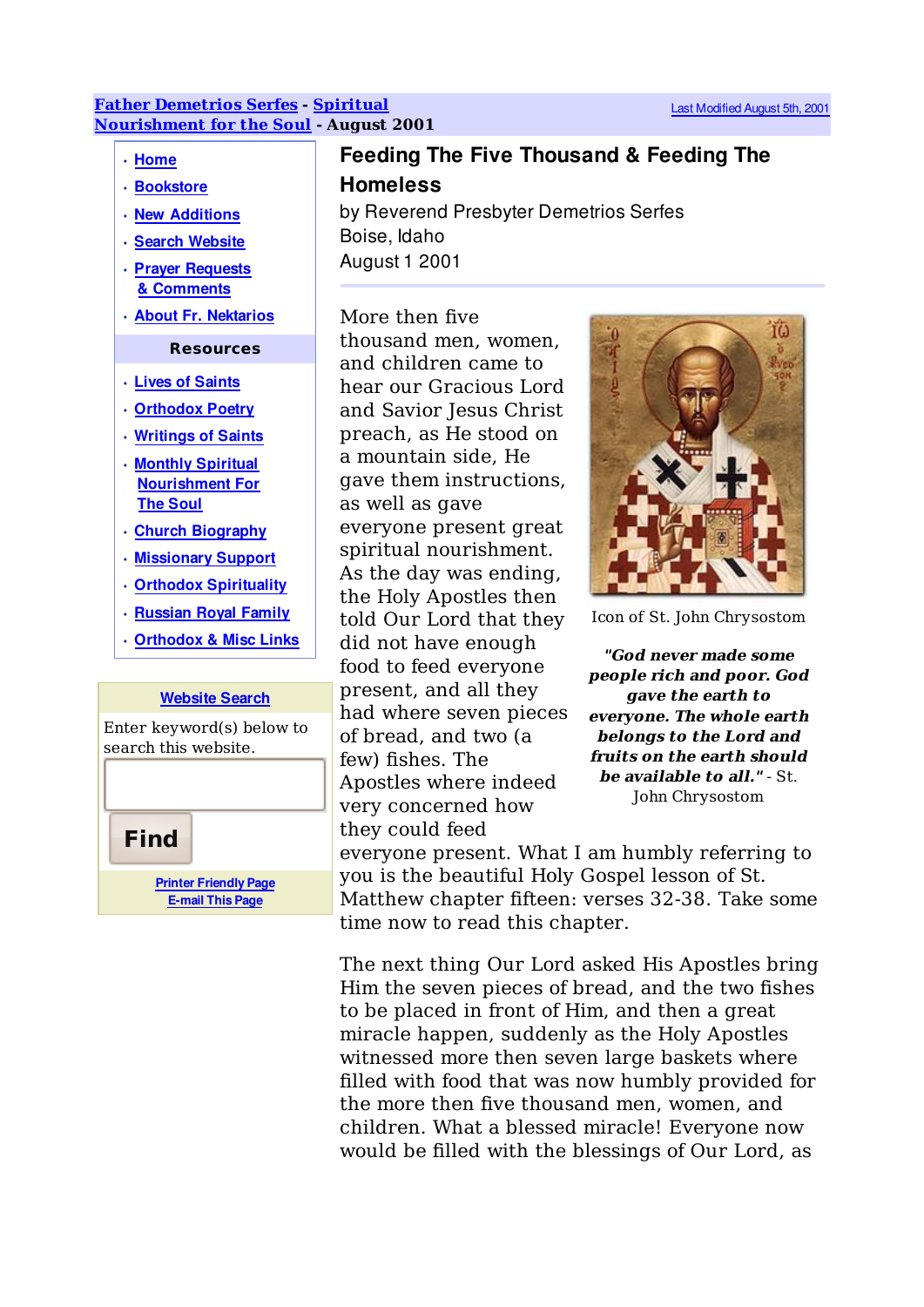more then five thousand men, women, and children had enough to eat!

Every time we notice a homeless person cross our path, some of us make judgments and say that person should get a job, or that that person is either on drugs, or is a alcoholic, so we avoid being ever concerned whether that person had a decent meal! Do proper drug programs exist in our communities? Hardly! Information is available about drugs, but not that many programs exist to deal with this matter! Organizations exist within our communities for alcoholics, but it takes time for an individual to be free from alcohol! All of us know well that not every person who is homeless is a alcoholic or a drug addict.

How many people within our own community are without proper food, and we certainly pray that it's not more then five thousand men, women, or children! We also deny homeless people exist in our own community, and that these numbers are really not more then a few thousand! Local civil governments hardly know how many people are homeless in their communities, but if you walk or drive your car throughout your city you can cannot deny they exist, or that we are now seeing more and more homeless men, women, and children! When is the last time we left our subdivisions and sought out to help as Christians those who are homeless, and are hungry?

If we think times are difficult for ourselves, how much more difficult is it for a homeless person?

We need to assist and help the homeless in our communities! Our local Orthodox parish churches should highly consider feeding the homeless at one of the local shelters every two months. Remember the homeless just do not eat just during the holidays!

We should set up programs with our local parish priest to collect food in donations for the homeless in our local community, as well as seek out donations to cook a nourished meal in your parish kitchen, and then take this cooked food to the homeless shelter. Just think you are nourishing